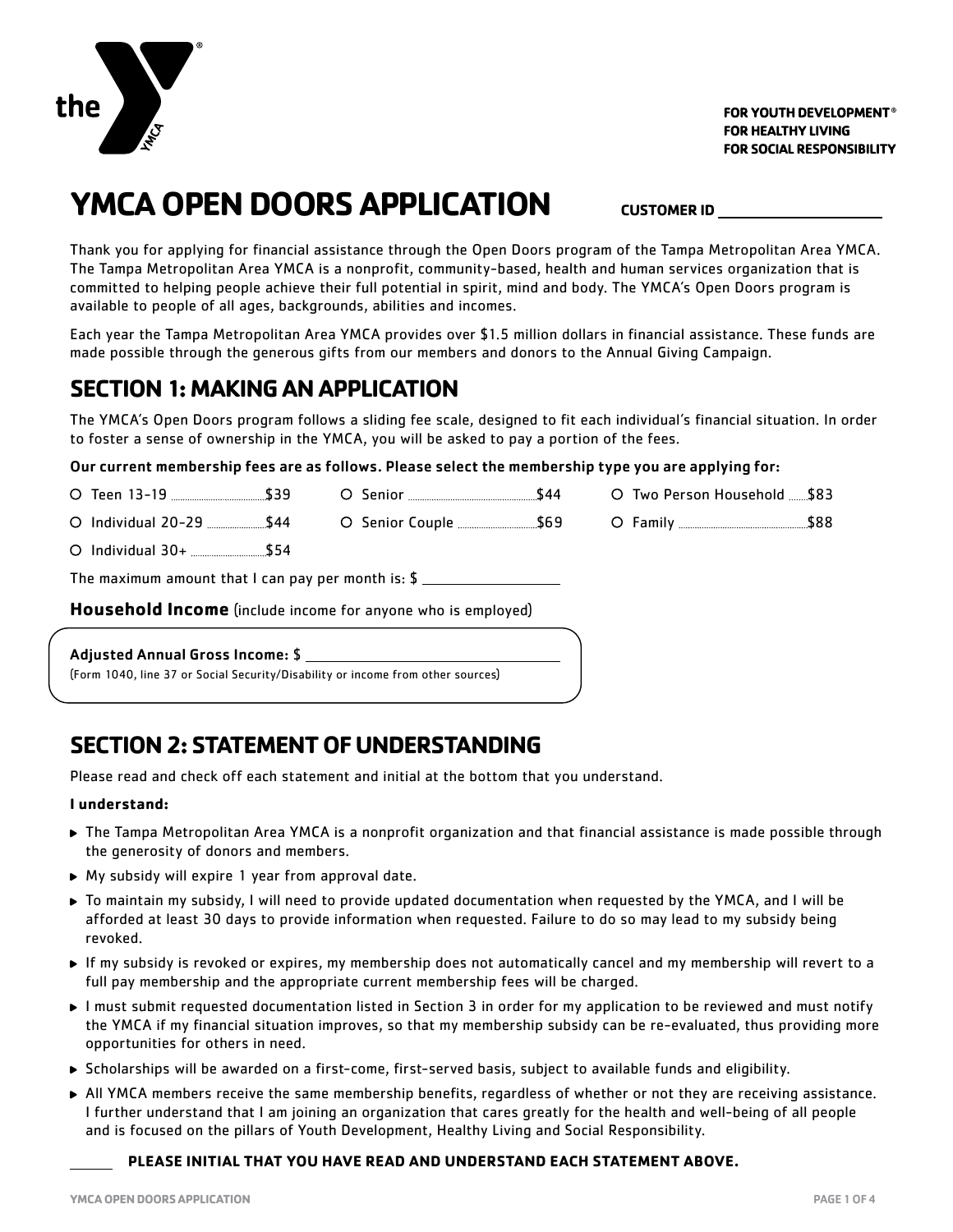## **SECTION 3: REQUESTED DOCUMENTATION**

(applicants age 65 and older may skip this section and proceed to section 4)

In order to provide financial assistance in a fair and consistent manner, the following document in **BOX A** must be attached and included with your application. If income tax return does not reflect current income or does not file Tax Return, then ALL additional documents in **BOX B** will need to be included along with tax return/s or 4506T to apply for non-filing letter.

#### **BOX A** (tax return)

Your most recent federal income tax return (if you are applying for family membership and you file "Married Filing Separately," please provide both returns)

**BOX B** (non-filing application & additional financial documents)

- ▶ Non-filing form 4506T (only if applicant states does not file Tax Return)
- Last two pay stubs/LES (military) OR Social Security or disability statements (or copy of bank statements showing amount of automatic monthly deposit)
- Documentation of any Federal Assistance such as food stamps, rent subsidy or Aid to Dependent Children cash assistance, TANF, DSS subsidy, etc.
- ▶ Child support agreement

**NOTE:** If you do not have any of the above documents required, you must submit a letter explaining your personal situation, as well as why you do not have documents.

#### **All personal information will be kept confidential and secure.**

### **SECTION 4: APPLICANT INFORMATION**

| <b>Primary Adult</b> (Please print legibly)             |  |
|---------------------------------------------------------|--|
|                                                         |  |
|                                                         |  |
|                                                         |  |
|                                                         |  |
| Are you age 65 or over? $\circ$ Yes $\circ$ No          |  |
| <b>Second Adult</b> (living in same household)          |  |
|                                                         |  |
|                                                         |  |
| Dependents/Additional People (living in same household) |  |
|                                                         |  |
|                                                         |  |
|                                                         |  |
|                                                         |  |
|                                                         |  |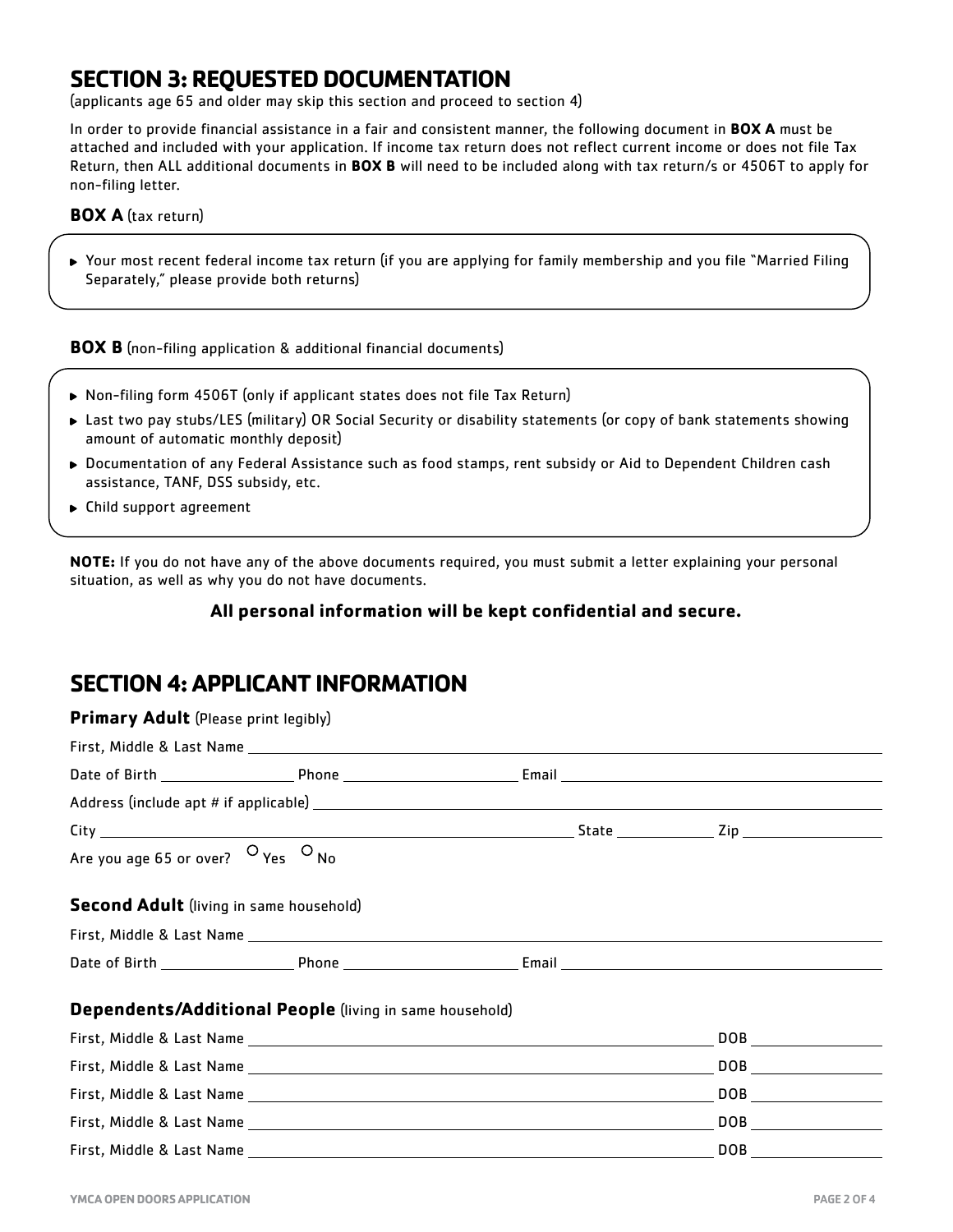### **What Type of Programs Are You Interested In?**

| <b>SWIM LESSONS</b><br>Participant Name(s) | <b>OTHER PROGRAMS</b><br>Participant Name(s) / Program Name(s) |
|--------------------------------------------|----------------------------------------------------------------|
|                                            |                                                                |
|                                            |                                                                |
|                                            |                                                                |
|                                            |                                                                |

#### **Additional Information**

Why do you need financial assistance for YMCA membership or programs?

### **SECTION 5: CERTIFICATION OF INFORMATION**

I certify that all information on my application is true and complete to the best of my knowledge and any misrepresentations may result in automatic membership termination and suspension from making future applications. I further understand that I am applying for a financial assistance subsidy and that the subsidy will expire on the 1st of the month, one (1) year from approval date. Failure to provide updated income documentation when requested will result in the full membership fee being applied to my account.

I understand that expiration or revocation of my subsidy does not automatically cancel my membership and that I must provide the YMCA a 30-day written notice to cancel my membership.

Please note that your approval rate is pending verification from our management team.

Signature of applicant Date

 $\Box$  By checking this box, I am consenting to the use of my electronic signature and agree that the electronic signature is valid and has the same effect as an actual written signature on a paper copy of this document.